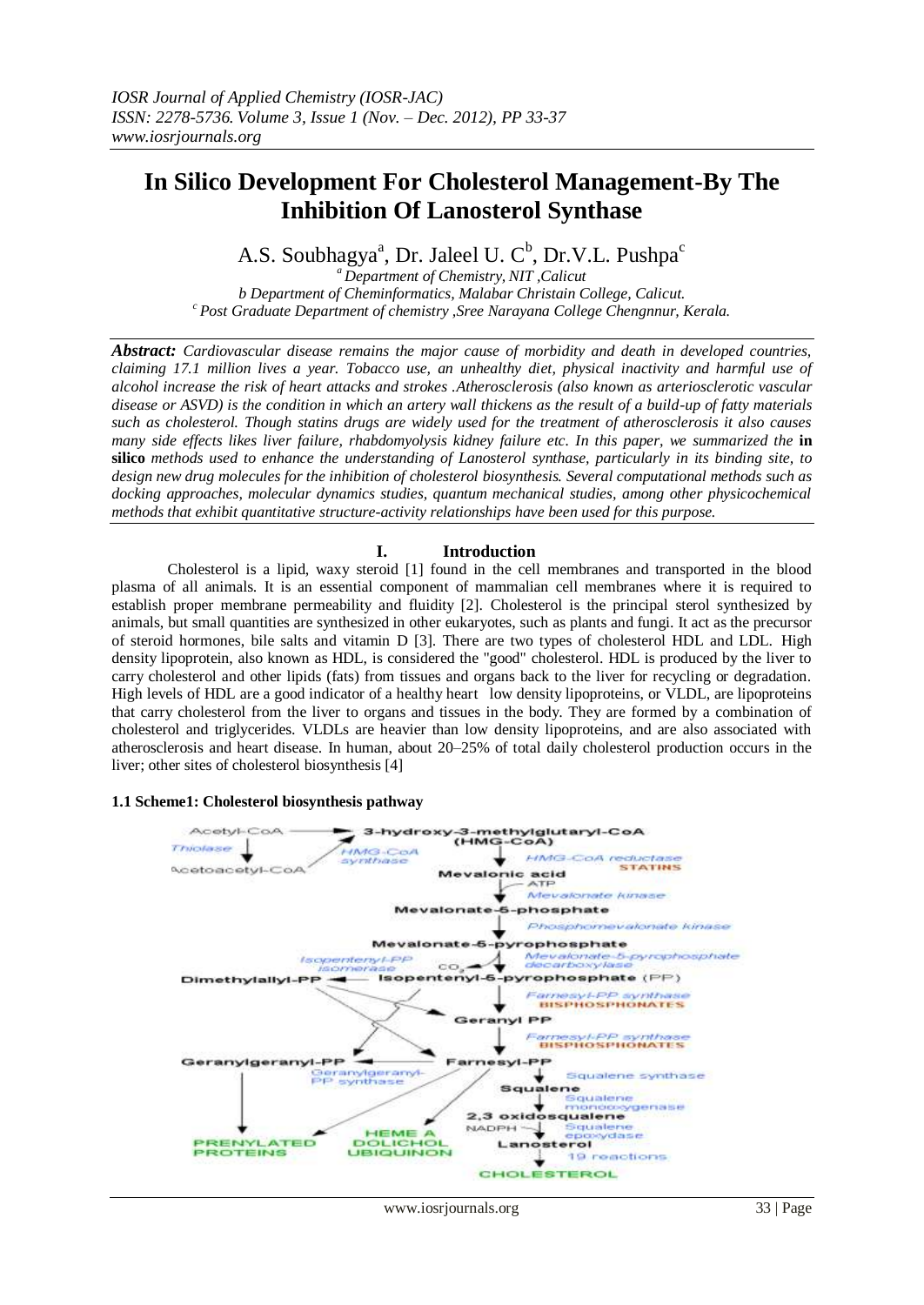### **1.1 Inhibition of cholesterol synthesis:**

Biosynthesis of cholesterol can be controlled by inhibiting the activity of enzymes which are involved in the biosynthetic pathway such as HMG Co. A synthase, HMG Co. A reductase, lanosterol synthase etc. Statins (vastatins, pravastatin, simvastatin ,lovastatin etc.,) which are a class of anticholesterol drugs found to be very effective inhibitors of HMG Co.A reductase (Alberts *et al*.,1980). Other possible targets includes apolipoprotein , ATP- binding cassette Protein G(ABCG), angiotensin converting enzyme like protein , creactive protein and sterol regulatory element binding protein The gene codes for the protein PCSK9 is a promising new target for the development of a new class of cholesterol lowering drug.[5]

## **1.3 Lanostrol synthase [oxido squalene cyclases]**

Lanosterol synthase [EC5.4.99.7] [PDB id: 1W6J] also has great biological and medicinal significance. Vertebrates synthesize, OSC as the initial sterol precursor to cholesterol, the steroid hormones and vitamin-D. It alters 20 bonds and forms 4 rings and sets seven stereo centers. Sterols are important as structural compounds of plasma membrane [6]. Plants sterols show a wide structural variety and significant structural differences from those of animals. The difference in the biosynthesis of sterols between plants and animals begin at the step of cyclization of 2,3-oxido squalene to lanosterol in animals and to cyclo artenol in plants,in the presence of the enzyme lanosterol synthase.

This enzyme majorly related to fluidity and ion permeability. The study of molecular evolution and phylogenitic utility for the lanosterol synthase gene could contribute to the elucidation of evolutionary histories related to lineages of animals and fungi. Although molecular phylogenitics using DNA sequences have solved many controversial systematic problems.

With 5 protein sequences of lanosterol synthase which are included in animals and fungi, 200 homologous sequences were extracted from the UniProt database. The exclusion of paralogous sequences from the dataset composed of 200 homologs, 5 reference sequences, and an out group finally generated a protein alignment of 25 lanosterol synthase and one cycloartenol synthase with the length of 679 amino-acid residues. From the alignment and its codon-based mRNA aligned dataset, the following major results were derived: 1) All phylogenetic trees supported the bifurcation of animals and fungi. 2) The maximum-likelihood parameter estimates of various evolutionary models indicated that most regions of lanosterol synthase have evolved under purifying selection. 3) The gene encoding lanosterol synthase provided the most sufficient phylogenetic information in comparison to the gene encoding the second largest subunit of RNA polymerase II (RPB2) and the small subunit of ribosomal DNA (rDNA-18S). 4) The lanosterol synthase gene and rDNA-18S were highly compatible to each other with strong congruence.

Lanosterol synthase plays central role in cholesterol and sterols biosynthesis, there is a great interest in the identification of drugs that target this enzyme for anticholesteramic purpose.Histone deacetylase 3[HDAC3] repress transcription from the synthesis promoted. The human lanosterol synthase, gene encodes a 732 aminoacid protein with a predicted molecular mass of 83kPA.In human OSC,There is already five natural.ligands present.They are R71A1733,BOGA1734,C14A1735,BOGA1736,BOGA1737.Two crystal structure of human OSC have been reported.A large active site cavity is located in the centre of the molecule between the two domains.



**Figure1:Retrieval of structure of human lanosterol synthase from- protein data bank[7]**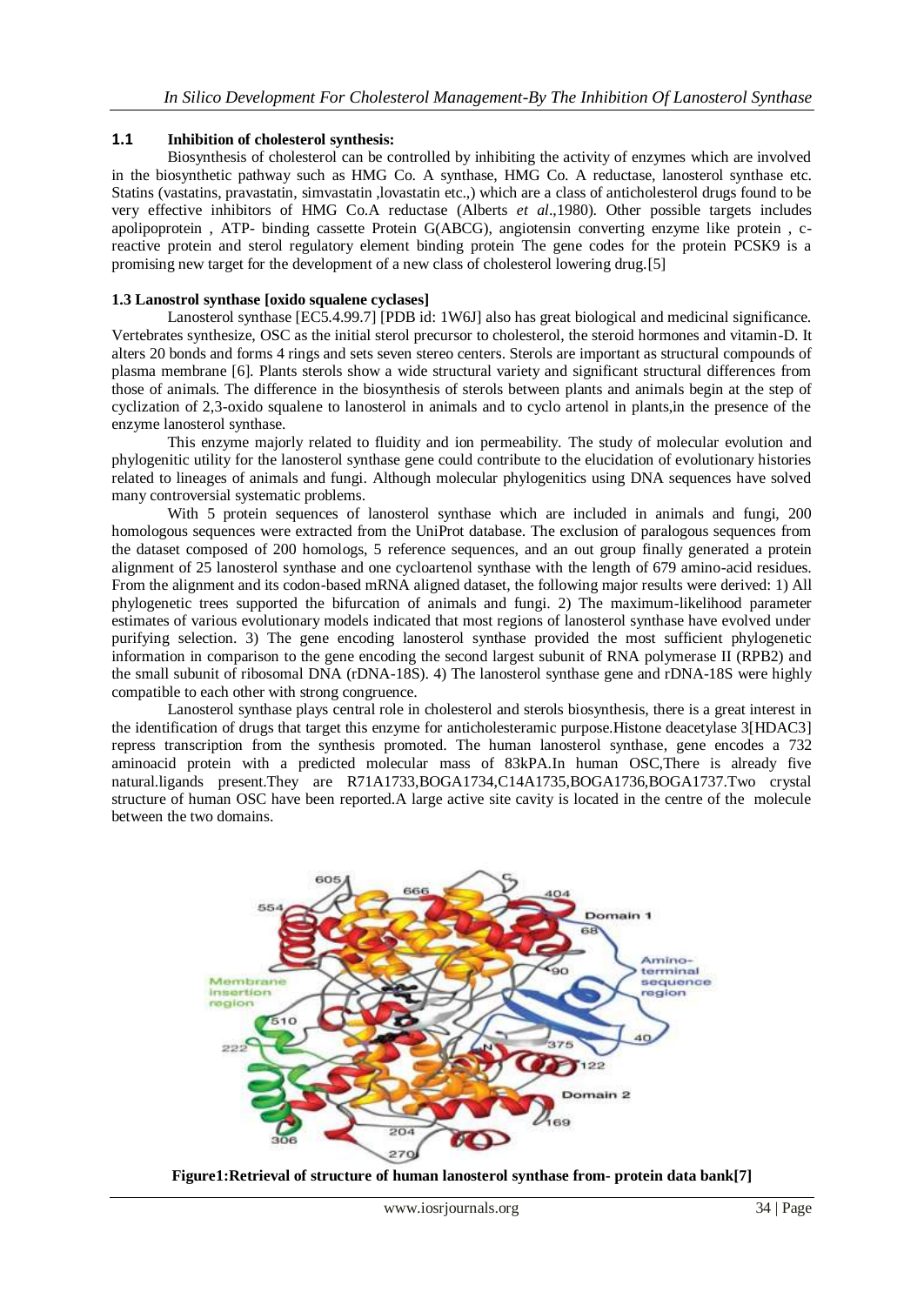

**Figure 2: Active site determination[7]**

## **II. Computational Details**

On the basis of this active site [7] and pharmacophore prediction, we predicted, which ligand bind to the corresponding active site. This process is known as docking. By knowing the structure of ligand in the active site, by using virtul screen we can produce number of derivatives of that ligand. From this process we got an optimized ligand. *In silico* research in medicine is thought to have the potential to speed the rate of discovery while reducing the need for expensive lab work and clinical trials. One way to achieve this is by producing and screening drug candidates more effectively. In 2010, for example, using the protein docking algorithm EADock [\(Protein-ligand docking\)](http://en.wikipedia.org/wiki/Protein-ligand_docking), researchers found potential inhibitors to an enzyme associated with cancer activity *in silico*[8].

ZINC DATA BASE was used for making drug derivatives or ligand derivatives. SCHRODINGER GLIDE-9.0 was used for molecular docking. Through molecular docking we tried to predict the structure of the intermolecular complex formed between two or more constituent molecules. It was also used to predict the binding orientation of small drug candidate with their protein target. [9]

### **2.1 ADMET-prediction [**10**]**

- ADMET calculation was performed using Qik prop to predict the toxicity and side effect of the ligand.
- $\triangleright$  Qik prop predict the physically significant descriptors and pharmaceutically relevant properties for organic structures.
- Provides ranges for comparing the particular molecule's properties with those of 95% of known drugs. [11]

### **2.2 QSAR ANALYSIS**

It was done in order to correlate the molecular descriptors [physicochemical properties] with the biological activity, i.e, the docking score by using fast statistics. Using Fast statistics, regression analysis was done and the value coefficient of determination [R squared].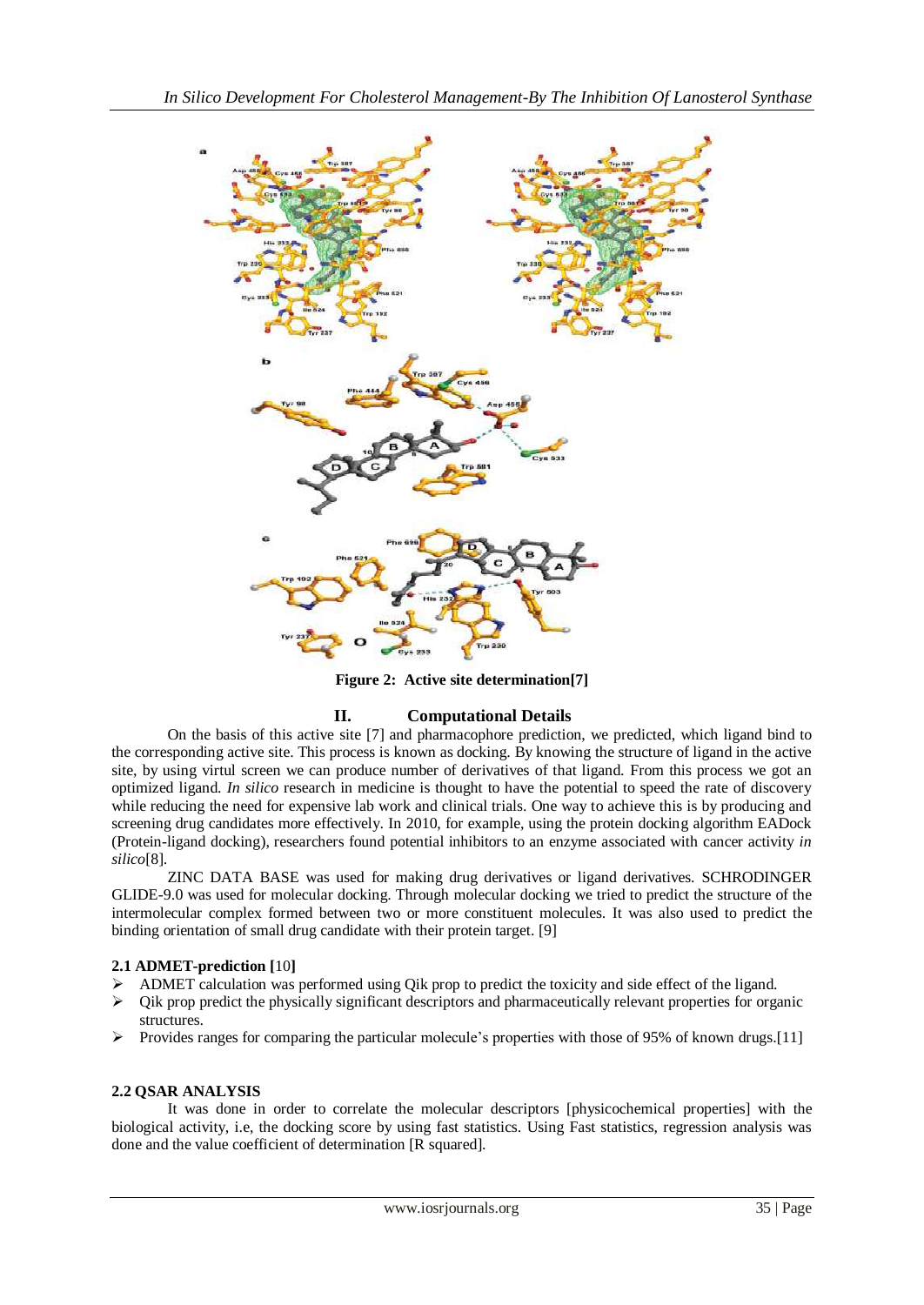| Title        | Docking scolmol MW |         | CNS     | <b>SASA</b> | PISA    | <b>WPSA</b> | dipole | volume         |                    | QPlogHER QPlogKhsi #ringatom PSA |    |         |
|--------------|--------------------|---------|---------|-------------|---------|-------------|--------|----------------|--------------------|----------------------------------|----|---------|
| ZINC08442127 | $-10.897925$       | 430.505 | o       | 728.869     | 331.588 | o           | 5.85   | 1328.807       | $-6.318$           | 0.471                            | 24 | 76.205  |
| ZINC00633914 | $-9.19$            | 461.375 | o       | 754.744     | 300.414 | 102.254     | 6.713  | 1305.388       | $-5.387$           | 0.459                            | 17 | 76.001  |
| ZINC19867021 | $-9.120204$        | 388,466 | o       | 681.599     | 132.587 | o           | 5,989  | 1221.978       | $-5.949$           | 0.222                            | 12 | 109.123 |
| ZINC00633982 | -9,34              | 464.368 | -2      | 799.78      | 329,229 | 155.088     | 6,553  | 1375.451       | $-5.807$           | 0.244                            | 17 | 105.047 |
| ZINC12378847 | $-8,701834$        | 376,473 | $-2$    | 720.099     | 154,832 | 35,187      | 8,741  | 1233.854       | $-5.95$            | -0.105                           | 11 | 107.51  |
| ZINC19990034 | $-8.23772$         | 285,403 | 1       | 562.95      | 259.863 | 69.074      | 4.821  | 964.831        | $-5.38$            | 0.424                            | 12 | 31.671  |
| ZINC08442268 | -8.1961            | 444.486 | o       | 713.146     | 450.481 | o           | 5.289  | 1326.812       | $-6.612$           | 0.611                            | 22 | 74.596  |
| ZINC06182368 | $-7.5979$          | 267.299 | o       | 492.371     | 114.391 | 28.839      | 6.406  | 819.067        | $-4.345$           | $-0.348$                         | 10 | 81.493  |
| ZINC00633900 | 6.406              | 498.387 | $-2$    | 763.728     | 267.561 | 185.505     | 2.781  | 1313.36        | $-6.701$           | 0.411                            | 16 | 102.917 |
| ZINC00634014 | $-9.87$            | 437.559 | $-2$    | 832.564     | 319,263 | 21,413      | 4.28   | 1440.508       | $-7.247$           | 0.691                            | 17 | 97,358  |
| ZINC05921051 | $-7.6$             | 556.7   | $-2$    | 935,384     | 205.138 | o           | 9,833  | 1755.071       | $-6,519$           | 1,283                            | 26 | 115,406 |
| ZINC05556455 | $-7.04$            | 249.269 | -1      | 505.239     | 62.713  | o           | 0.945  | 845,845        | $-4.159$           | $-0.793$                         | 9  | 92.016  |
| ZINC00633938 | $-8.73$            | 499.329 | 0       | 748.344     | 264.109 | 174.855     | 2.605  | 1295.07        | $-6,548$           | 0.596                            | 17 | 81.317  |
| ZINC08442218 | $-9.721485$        | 423.486 | $-2$    | 746.325     | 187.819 | 49.194      | 4.808  | 1285.256       | -4.84              | $-0.215$                         | 18 | 106.548 |
| ZINC00634001 | $-9.69$            | 435.945 | $-2$    | 745.442     | 304.526 | 130.403     | 3.165  | 1286.453       | $-6.748$           | 0.347                            | 16 | 102.521 |
| ZINC00977563 | $-8.82$            | 452.327 | o       | 693.972     | 454.641 | 118.638     | 10.918 | 1180.967       | $-7.283$           | 0.696                            | 21 | 91.08   |
| ZINC05556455 | $-7.04$            | 249.269 | $-1$    | 515.992     | 69.331  | o           | 3.094  | 852.747        | $-4,406$           | 0.005                            | 9  | 84.626  |
| ZINC00634140 | $-7,72$            | 447.53  | 0       | 772,322     | 366.314 | o           | 6.132  | 1428.175       | $-5,236$           | 0.078                            | 18 | 66,515  |
| ZINC00667005 | $-6,54$            | 445,492 | -2      | 791.255     | 156,433 | 20,877      | 5,614  | 1375.075       |                    | 0.107                            | 15 | 136.688 |
| ZINC19794473 |                    | 374.841 | $-2$    |             |         |             | 2.367  |                | $-6,23$<br>$-5.98$ |                                  | 17 |         |
|              | -9.5187            |         |         | 636.554     | 265.827 | 88,281      |        | 1087.595       |                    | 0.253                            |    | 81.855  |
| ZINC00634140 | $-7.72$            | 447.53  | o       | 772.322     | 366.314 | ٥           | 6.132  | 1428.175       | $-5.236$           | 0.078                            | 18 | 66.515  |
| ZINC00730699 | $-9.699$           | 435.497 | $-2$    | 747.069     | 202.446 | 0.667       | 3.017  | 1304.271       | $-4.8$             | 0.025                            | 18 | 125.58  |
| ZINC00666288 | -9.98              | 452.542 | $-1$    | 770.204     | 265.779 | 95.701      | 4.74   | 1335.191       | $-6.661$           | 0.714                            | 24 | 90.078  |
| ZINC09365179 | $-8.0192$          | 276.337 | 0       | 563.827     | 395.509 | o           | 5,627  | 945,438        | $-6,23$            | 0.383                            | 16 | 42.001  |
| ZINC00633970 | $-9,12$            | 454.543 | $-2$    | 833,394     | 243.642 | 26,385      | 0.869  | 1448.592       | $-5,046$           | 0.462                            | 17 | 121.916 |
| ZINC02124700 | $-9.13$            | 517.426 | 0       | 807.438     | 256.837 | 157.647     | 7.197  | 1443.152       | $-6,561$           | 1.374                            | 25 | 61.293  |
| ZINC00633951 | $-6.7$             | 464.941 | -1      | 823.068     | 231.514 | 135.894     | 5.833  | 1405.178       | $-6.889$           | 0.841                            | 17 | 80.709  |
| ZINC02258599 | $-8.8636$          | 340.437 | $-2$    | 683.571     | 15.947  | 30.539      | 3.845  | 1150.517       | $-5.946$           | 0.228                            | 9  | 103.227 |
| ZINC08442201 | $-10.45098$        | 434.548 | $-2$    | 772.891     | 300.793 | 114.736     | 5.28   | 1316.011       | $-6.989$           | 0.045                            | 15 | 115.341 |
| ZINC08442244 | $-9,748405$        | 547.453 | $-2$    | 776.255     | 257.271 | 68.086      | 3.803  | 1437.413       | $-6.1$             | 0.871                            | 30 | 111.983 |
| ZINC08442277 | $-6,490466$        | 462.522 | $-2$    | 779.243     | 420.627 | 1,703       | 11.047 | 1373.85        | $-7,308$           | 0.099                            | 22 | 107.499 |
| Table (b)    |                    |         |         |             |         |             |        |                |                    |                                  |    |         |
| ZINC00633984 | $-9,37$            | 437,286 | 0       | 669.78      | 281.552 | 155,488     | 9,779  | 1137.29        | $-6,326$           | 0.326                            | 17 | 83,348  |
| ZINC00633925 | $-9.01$            | 497.356 | o       | 765.018     | 233.123 | 174.855     | 1.361  | 1332.831       | $-6.436$           | 0.898                            | 17 | 71.819  |
| ZINC00633953 | $-10.4$            | 456.389 | $-1$    | 786.519     | 131.336 | 155.176     | 7.462  | 1358,318       | $-4,762$           | 0.246                            | 17 | 100.717 |
| ZINC08442294 | $-9,6324$          | 506.55  | $-2$    | 795,481     | 434.868 | 52,908      | 4.402  | 1425.057       | $-7,329$           | $-0.016$                         | 27 | 126,256 |
| ZINC00634138 | $-6.83$            | 447.53  | o       | 733.581     | 362.143 | o           | 6.059  | 1385.96        | $-4.805$           | $-0.044$                         | 18 | 67.162  |
| ZINC00634115 | $-9.88$            | 429.312 | 1       | 661.519     | 264.294 | 76.996      | 3,421  | 1167.233       | $-5.859$           | 0.517                            | 21 | 43.94   |
| ZINC08442217 | $-6,256756$        | 451.583 | $-2$    | 816,732     | 17.262  | 20.491      | 3.831  | 1463.172       | $-4,072$           | $-0.475$                         | 15 | 103.911 |
| ZINC00633947 | $-8.55$            | 458.592 | $-2$    | 845.191     | 233.778 | 70.414      | 1.687  | 1455.296       | $-6.938$           | 0.828                            | 17 | 80.7    |
| ZINC02124712 | $-9.16$            | 485.37  | o       | 755,883     | 342,923 | 137.736     | 2,093  | 1305.039       | $-6,985$           | 1,159                            | 25 | 47.258  |
| ZINC00664948 | $-8.61$            | 430.16  | 2       | 664.842     | 293.819 | 257.985     | 4.127  | 1188.988       | $-5,904$           | 0.783                            | 17 | 20.249  |
| ZINC00633997 | $-9.37$            | 421.919 | $-2$    | 730.969     | 307.219 | 142.153     | 4.774  | 1243.097       | $-6.801$           | 0.275                            | 16 | 104.361 |
| ZINC08442215 | $-1.452454$        | 464.523 | $-2$    | 959.154     | 297.664 | o           | 10,119 | 1600.931       | $-7,967$           | 0.47                             | 12 | 128.1   |
| ZINC00634008 | $-9.01$            | 437.559 | $-2$    | 842.313     | 299.531 | 21.411      | 5.955  | 1453.346       | $-7,221$           | 0.723                            | 17 | 101.233 |
| ZINC00633992 | $-9.1$             | 421.919 | $-2$    | 731.203     | 306.932 | 140.131     | 2.933  | 1242.825       | $-6,806$           | 0.274                            | 16 | 104.903 |
| ZINC02124704 | -8.05              | 452.954 | o       | 754,489     | 285.699 | 99.87       | 3,355  | 1331.367       | $-6,523$           | 1,036                            | 25 | 62,468  |
| ZINC08442269 | $-8.7943$          | 428.487 | o       | 711.504     | 452.263 | o           | 4.842  | 1315.471       | $-6.666$           | 0.776                            | 22 | 66.119  |
| ZINC08442297 | 10.1344            | 421.467 | -1      | 662.722     | 379.841 | 1.691       | 7.262  | 1201.785       | $-6,177$           | $-0.063$                         | 21 | 86,487  |
| ZINC02124722 | -6.57              | 470.945 | o       | 775,364     | 267.126 | 142.125     | 2,833  | 1353.432       | $-6,638$           | 1.092                            | 25 | 60.564  |
| ZINC05286115 | -8.5117            | 354.447 | 1       | 609.502     | 373.87  | 47.426      | 4.574  | 1058.12        | $-6.164$           | 0.182                            | 20 | 34.243  |
| ZINC00633966 | $-8.19$            | 478.395 | $^{-1}$ | 819,754     | 320,283 | 153.72      | 7.363  | 1418.104       | $-5,817$           | 0.355                            | 17 | 98,917  |
| ZINC00666285 | $-8.85$            | 426.917 | o       | 715.669     | 223.358 | 115.716     | 3.075  | 1241.499       | $-6,148$           | 1.012                            | 24 | 65.079  |
| ZINC08442278 | $-9,126$           | 430.536 | $-2$    | 687.096     | 284.097 | 1.689       | 9.961  | 1256.535       | $-5.806$           | 0.037                            | 18 | 92.114  |
| ZINC00634138 | $-6.83$            | 447.53  | o       | 733.581     | 362,143 | o           | 6,059  | 1385.96        | $-4,805$           | $-0.044$                         | 18 | 67,162  |
| ZINC08442161 | $-11.273061$       | 421.516 | o       | 702.63      | 468.654 | 24.346      | 4.914  | 1273.38        | $-6.864$           | 0.941                            | 27 | 45.762  |
| ZINC18153302 | $-5.6654$          | 136.113 | $-1$    | 297.138     | 125,716 | o           | 1.983  | 440.976        | $-3.055$           | $-0.777$                         | 9  | 82.664  |
| ZINC08442296 | $-8,6444$          | 540.995 | $-2$    | 801.41      | 401.184 | 101.409     | 5.3    | 1455.096       | $-7,088$           | 0.064                            | 27 | 126.256 |
| ZINC20030231 | $-5.084842$        | 209.201 | -2      | 450.154     | 145.256 | o           | 4.174  | 706.702        | $-2.806$           | $-0.611$                         | 6  | 93.577  |
| ZINC02124702 | $-8.05$            | 529,423 | o       | 801.023     | 264.167 | 147.009     |        | 7.699 1418.204 | $-6.641$           | 1.506                            | 25 | 50.897  |
| ZINC00634006 | $-7,93$            | 437.559 | -2      | 842.61      | 299.663 | 21.412      | 5,453  | 1453.813       | $-7,224$           | 0.724                            | 17 | 101.315 |
| ZINC02124706 | $-8.62$            | 457.373 | o       | 762.891     | 336.882 | 154.116     | 2.202  | 1321.477       | $-6.967$           | 1.204                            | 25 | 47.257  |
| ZINC00667005 | $-6,54$            | 445,492 | -2      | 791.255     | 156,433 | 20,877      | 5,614  | 1375.075       | $-6,23$            | 0.107                            | 15 | 136.688 |
| ZINC02124697 | $-9.09$            | 485.37  | 1       | 685.632     | 274.443 | 169.104     | 2,494  | 1243.98        | $-5.82$            | 0.789                            | 25 | 47.708  |

#### **III. Result And Disscussion Table (a)**

The output from in silico development method has been shown in Table[a]and [b].The value of R squared was found to be 0.1474. R Squared has been used in the context of statistical models, whose main purpose is the prediction of future out comes on the basis of other related information. The normal range of R squared is in the between 1 and 0.

Multiple linear Regression analysis, docking score versus #rotor?(no. of non-trivial, non-hindered rotatable bonds),CNS(predicted central nervous system activity on a -2(inactive) to +2(active)) ,mol MW(molecular weight of the molecule),dipole(computed dipole moment of the molecule),SASA(total solvent accessible surface area in square angstroms using a probe with a1.4A<sup>0</sup> radius),FOSA(hydrophobic component of